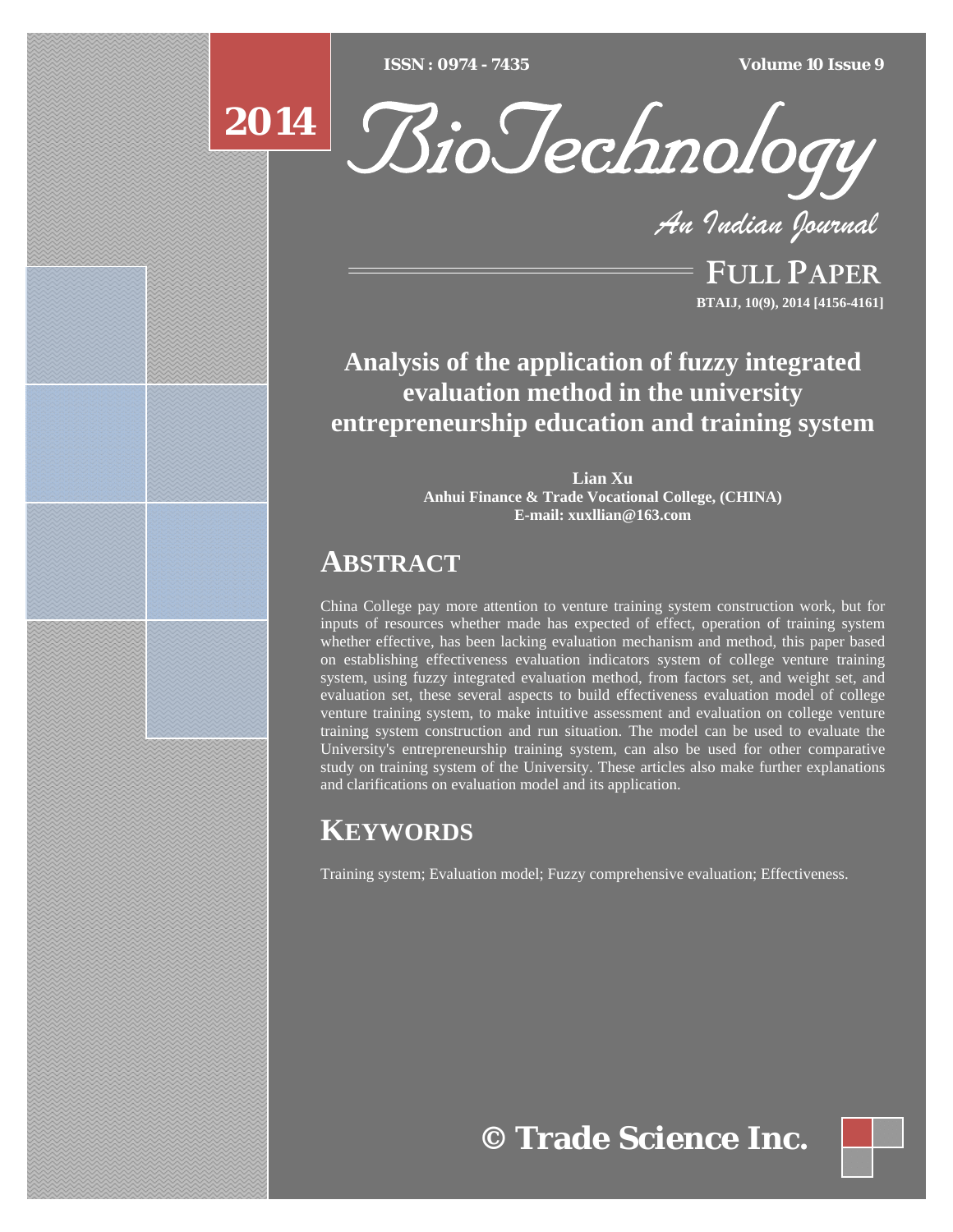#### **INTRODUCTION**

 In recent years, with the increasing number of college graduates in China, employment pressure of college students is more and more serious, start own businesses has become one of the important way to solve the employment problems of college students. Although the Government has issued many preferential policies to encourage and guide students to start their own businesses, and college students' entrepreneurship is growing, but still not very many students choose self-employment after graduation, and entrepreneurial success rates are low. There are many reasons, such as weak sense of entrepreneurship, unclear objectives, lack of skills and experience, lack of capital and the entrepreneurial environment is not ripe<sup>[1]</sup>. How to improve university graduates' entrepreneurship and success rates is a challenging task that the nation, community, and university must face. Except support of the Government and all sectors of society, as well as efforts of entrepreneurs, colleges should assume more responsibility for enterprise education, to develop the entrepreneurship training of students, improve students ' entrepreneurship<sup>[2]</sup>. So, a set of scientific and rational method for evaluating the effectiveness of the training system in colleges and universities will an important standard to judge enterprise education in colleges and universities.

## **RESEARCH BACKGROUND**

 Fuzzy comprehensive evaluation using fuzzy mathematics and fuzzy statistics method**[3, 4]**, through integrated consideration of all factors that affect something, to make scientific evaluation of pros and cons of the matter. Fuzzy comprehensive evaluation method founded by United States Cybernetics expert professor LA. Zadeh, at present, the fuzzy comprehensive evaluation (Fuzzy comprehensive evaluation, FCE for short) is a very widely used and effective method of fuzzy math.

 Fuzzy comprehensive evaluation has a wide range of applications and fields, from an initial evaluation of economic benefit evaluation to the quality of life, environment quality evaluation and evaluation of comprehensive national strength, and in recent years, such as sustainable development, science and technology innovation capacity evaluation, we can say comprehensive evaluation questions are everywhere. The significance of application of fuzzy comprehensive evaluation is that make blurry moderately accurately and quantitative, provides theoretical and practical tools for us to grasp and understand the ambiguity, in order to solve many theoretical and practical issues to provide a practical and effective ways and means. To evaluate the effectiveness of university entrepreneurship training system, which involves a large number of comprehensive evaluation of subjective factors, due to the vagueness of subjective factors is large, using fuzzy comprehensive evaluation can take advantage of fuzzy methods, evaluating effort is better than other methods.

#### **Establish evaluation index system**

 To evaluate the effectiveness of the training system is based on the evaluation index system, through to evaluate which factors to measure effectiveness of the training system. Evaluation index system is an indicator that reflects the effectiveness of the training system, there are a lot of index reflect the effectiveness of the training system in colleges, these indicators from different angles, in different forms, reflecting the construction and operation of training system. Training management system is a complete set of training, implementation, assessment, integrated support system, is a multi-level and multi-factor system, constituted by many subsystems, such as the system of training and training for operational implementation system, training system, teacher training system, training management system, training system<sup>[5,6]</sup>. Paper according to college venture training system's connotation and features according to principles of indicators system building, preliminary building the college venture training system effectiveness evaluation indicators system, then used Delphi method, selected scholars that engaged in human resources management research, and expert engaged in human resources management in training institutions, and 15staff have rich experience in venture training institutions work practice, after 3 rounds expert survey and questionnaire survey, those are college venture training system effectiveness evaluation indicators system structure integrity and rationality questionnaire survey, importance of evaluation indicators questionnaire survey, and indicators determines rationality questionnaire survey, eventually determines college venture training system effectiveness evaluation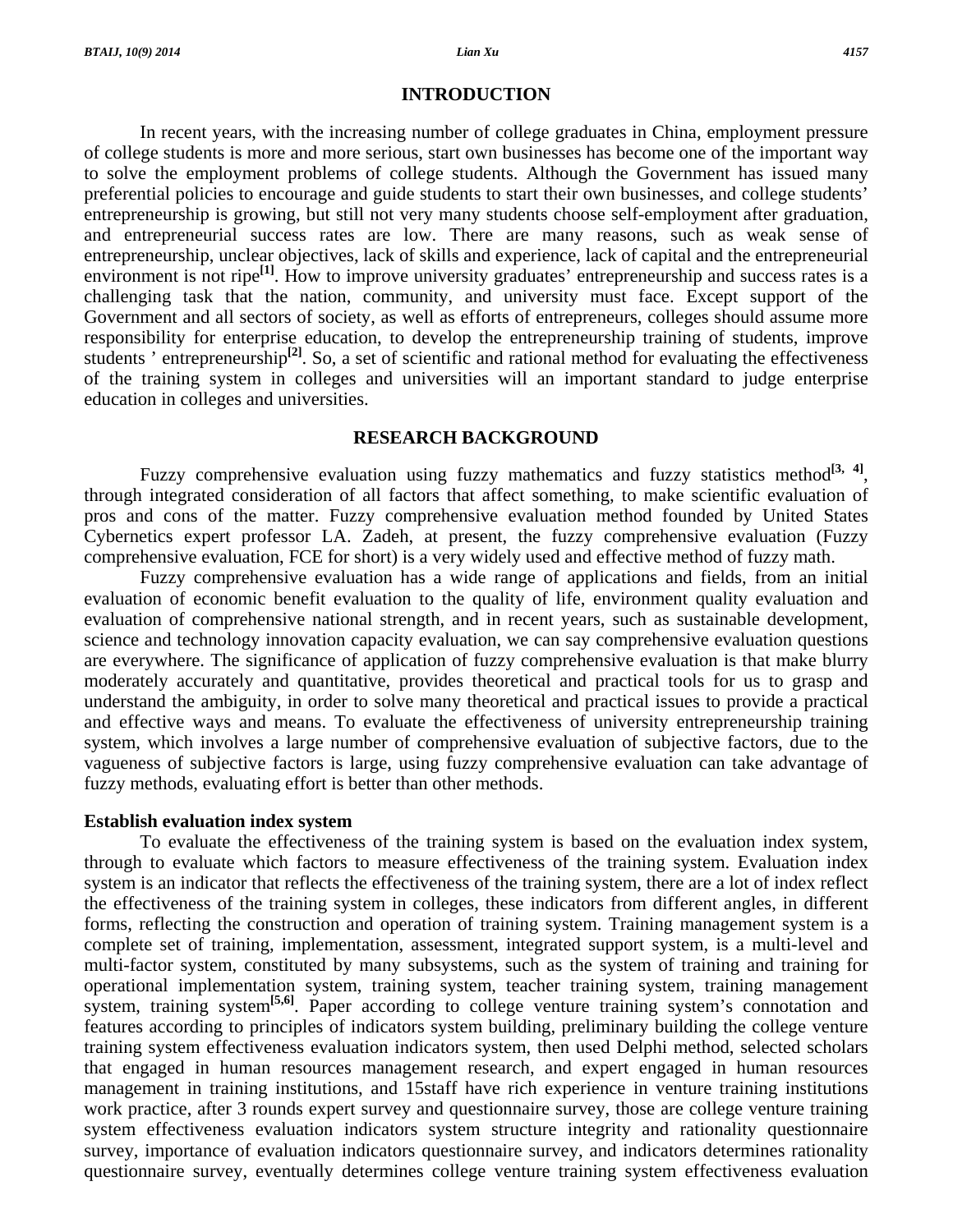indicators system composited by 6 items level1 evaluation indicators, and 19 items level2 evaluation indicators, and 56 items level3 evaluation indicators**[7]**, see TABLE 1 College venture training system effectiveness evaluation indicators system table:

| <b>First level</b><br>index | <b>Second level</b><br>index | <b>Third level index</b>                                  | <b>First level index</b>          | <b>Second level</b><br>index                      | <b>Third level index</b>                                         |
|-----------------------------|------------------------------|-----------------------------------------------------------|-----------------------------------|---------------------------------------------------|------------------------------------------------------------------|
| Organization<br>system      | Agency<br>personnel          | incumbent<br>institution<br>Supporting<br>countermeasures |                                   | Internal trainer                                  | Internal trainer<br>construction<br>Teacher<br>participate       |
|                             |                              | Clear responsibility                                      |                                   |                                                   | Lecturers inspired                                               |
|                             | Level of IT<br>application   | Information<br>technology support                         | Training resource<br>system       | External training<br>institution                  | External agencies<br>selection                                   |
|                             |                              | Coverage degree                                           |                                   |                                                   | External agencies<br>assessment                                  |
|                             |                              | Software level                                            |                                   | Resource sharing                                  | Resource sharing<br>platform                                     |
|                             | Strategy and<br>operation    | strategic orientation                                     |                                   |                                                   | Resource sharing<br>degree                                       |
|                             |                              | strategic alignment                                       |                                   | Training demand<br>analysis<br>Make training plan | Market orientation                                               |
|                             |                              | operation of system                                       |                                   |                                                   | Entrepreneurial<br>orientation                                   |
|                             |                              | Hierarchical<br>classification                            |                                   |                                                   | Student<br>orientation                                           |
|                             | Curricula<br>quality         | Feature significant                                       |                                   |                                                   | Plan development<br>process                                      |
|                             |                              | direction                                                 |                                   |                                                   | <b>Businesses</b><br>requirement                                 |
| Training course<br>system   |                              | Class schedule                                            | Organizational.<br>process system | Training projects<br>implementation               | Implement<br>process                                             |
|                             | Curriculum                   | curriculum                                                |                                   |                                                   | Train method                                                     |
|                             | Requirements                 | development rate<br>Curriculum<br>innovation              |                                   |                                                   | Satisfaction<br>degree                                           |
|                             |                              | Curriculum output                                         |                                   |                                                   | training archives                                                |
|                             | Reaction                     | Content relevance                                         |                                   | Training effect<br>appraisal                      | Assessment level                                                 |
|                             | assessment<br>Study          | Appropriate<br>method<br>Knowledge<br>Acquirement         |                                   |                                                   | Assessment<br>strategy<br>Assessment<br>method                   |
|                             | assessment                   | Usage intention                                           |                                   |                                                   | Assessment<br>feedback                                           |
|                             |                              | Learning efficiency                                       |                                   | University support                                | University support                                               |
| Training                    | Behavior<br>assessment       | Learning skill                                            |                                   |                                                   | School culture<br>construction                                   |
| evaluation                  |                              | Learning attitude                                         | Support security<br>system        |                                                   | Budget support                                                   |
| system                      | Result<br>assessment         | Entrepreneurial<br>performance                            |                                   | Student support                                   | Student's<br>attention                                           |
|                             |                              | Students response                                         |                                   |                                                   | Career<br>management                                             |
|                             |                              | Student<br>development                                    |                                   |                                                   | Active learning                                                  |
|                             |                              |                                                           |                                   |                                                   | System perfecting                                                |
|                             |                              | Follow measures                                           |                                   | System support                                    | Institution of<br>stimulation<br>Implementation of<br>conditions |

|  |  | TABLE 1 : College venture training system effectiveness evaluation indicators system |
|--|--|--------------------------------------------------------------------------------------|
|  |  |                                                                                      |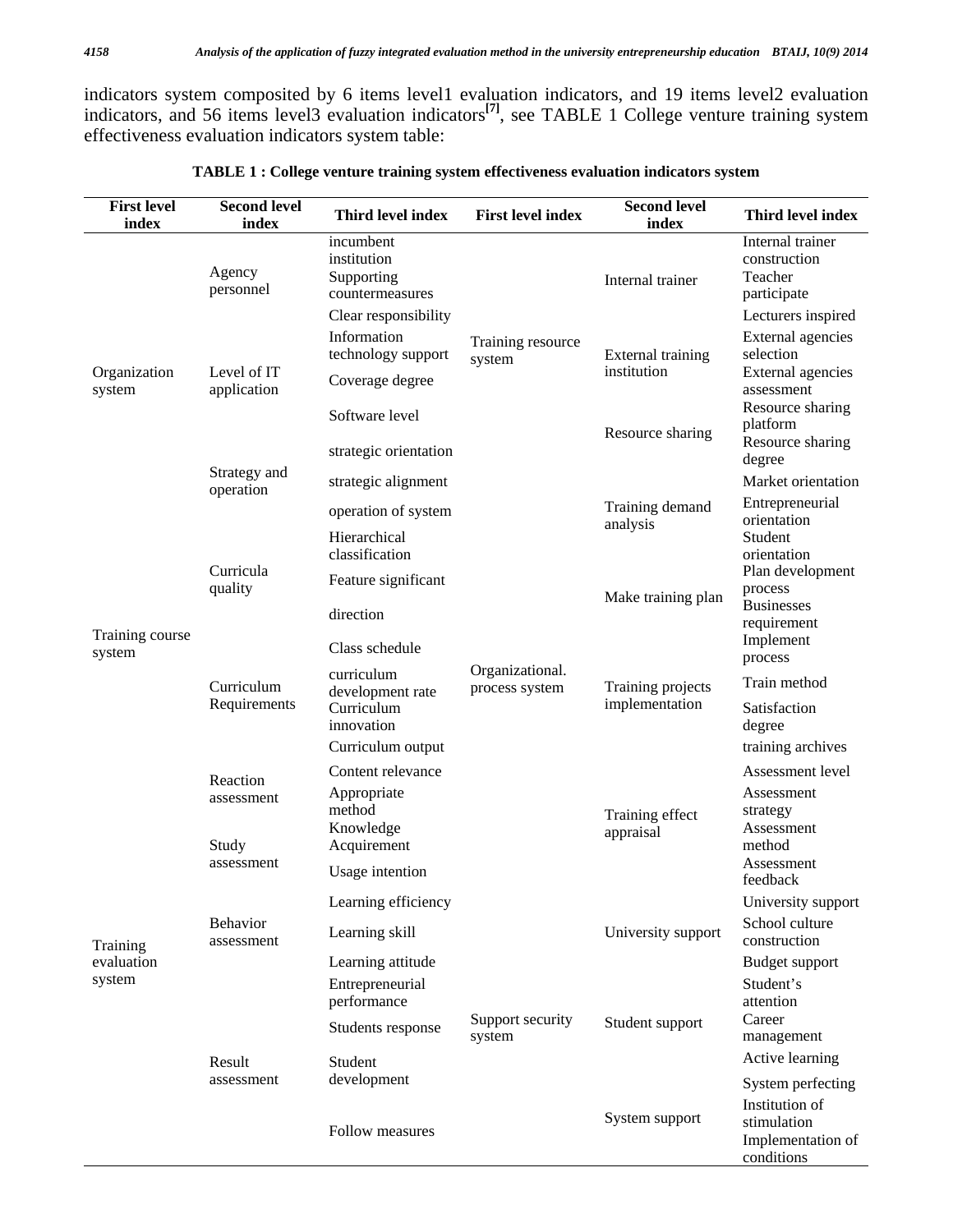#### **ESTABLISH EVALUATION MODEL**

 Based on the final college venture training system effectiveness evaluation indicators systems, using fuzzy comprehensive evaluation method to establish the evaluation model, steps are as follows:

#### **Establish factor set**

 As college venture training system effectiveness evaluation indicators are constituted by object layer, first evaluation indicators, second evaluation indicators, third evaluation indicators, so factor set can be divided into three part.

First layer factor set

 $U = \{A1, A2, A3, A4, A5, A6\} = \{Organization system, training resource system, training course$ system, organizational process system, training evaluation system, support security system} Second layer factor set

 A1={B1,B2,B3}={Agency personnel, Level of IT application, Strategy and operation} A2={B4,B5,B6}={Internal trainer, External training institution, Resource sharing }... A6{B17,B18,B19}=University support, Student support, System support} Third layer factor set

 $B1=\{C1, C2, C3\}=\{in\text{cumbent}\}$  institution, Supporting countermeasures, Clear responsibility};  $B2 = \{C4, C5, C6\} = \{Information$  technology support, Coverage degree, Software level}…B19={C54,C55,C56}={System perfecting, institution of stimulation, implementation of conditions}

#### **Establish weighted sets**

Using Ai, Bi, Ci $\{i=1,2,3 \ldots N\}$  respectively represent a, b, and c each layer's weight of elements, arrange expert for fourth round questionnaire survey, compare each layer's indicators importance, using levels analysis method calculate each indicator's weight, for through consistency test of expert judge results for weighted average, can get each indicators corresponding of eventually weight, each layer weight coefficient reflect all factor's importance in integrated evaluation, thus we can established every evaluation indicator's weight set, weight set can represent by right vector, and each layer weight meet the normalization and non-negativity conditions, that is:

$$
\sum_{i=1}^{p} a_i = 1, a_i \ge 0, i = 1, 2, \dots, n
$$
 (1)

 Calculation results obtained from the analytic hierarchy process, this paper weight set can be expressed as:

First layer indicator eight sets

 $U = \{A1, A2, A3, A4, A5, A6\} = \{0.2314, 0.1806, 0.1578, 0.1424, 0.1275, 0.1603\}$ Second layer indicator weight sets

A1=  ${B1, B2, B3} = {0.3912, 0.3646, 0.2442}$ ; A2=  ${B4, B5, B6} = {0.4661, 0.1742, 0.3597}$ ………

Third layer indicator weight sets

B1= {C1, C2, C3} = {0.4624, 0.3164, 0.2212}; B2= {C4, C5, C6} = {0.4981, 0.2452, 0.2567}

B19=  $\{C54, C55, C56\} = \{0.3626, 0.2353, 0.4024\}$ 

#### **Determined evaluation sets**

……

 In general, comment grade number usually greater than 4 and no more than 10,combined the characteristics of university entrepreneurship training system effectiveness evaluation, evaluation set will be classified as good, better, general, poor, worse five grades, expressed as:

V= {good, better, general, poor, worse}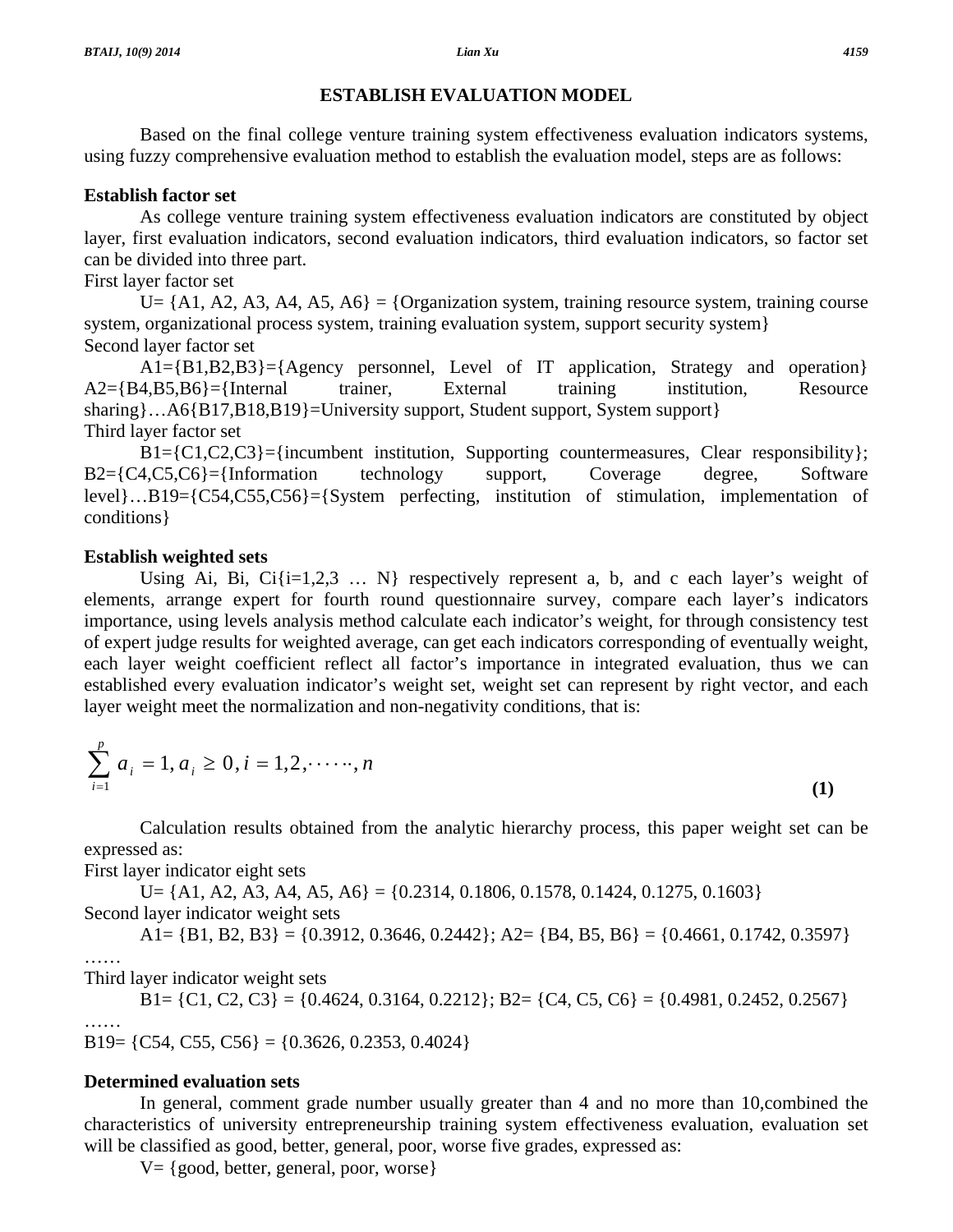It is because of the determination of the evaluation sets, the fuzzy comprehensive evaluation obtain a fuzzy evaluation vector, information of evaluated objects for each evaluation grade degree represented by the fuzzy vector, reflecting the fuzzy characteristics of evaluation.

 Determine the membership vector degree of each evaluation index, get a fuzzy evaluation matrix Before fuzzy comprehensive evaluation, we need to get the fuzzy evaluation matrix, to quantify the each evaluation index, that is determined from single factor the membership degree of evaluation index to level fuzzy subsets, and get fuzzy relation matrix.

|  | $R = \begin{bmatrix} R &  u_1 \\ R &  u_2 \\ \cdots \\ R &  u_p \end{bmatrix} = \begin{bmatrix} r_{11} & r_{12} & \cdots & r_{1m} \\ r_{21} & r_{22} & \cdots & r_{2m} \\ \cdots & \cdots & \cdots & \cdots \\ r_{p1} & r_{p2} & \cdots & r_{pm} \end{bmatrix}$ |  |
|--|-----------------------------------------------------------------------------------------------------------------------------------------------------------------------------------------------------------------------------------------------------------------|--|
|  |                                                                                                                                                                                                                                                                 |  |

 As entrepreneurship training system effectiveness evaluation system in colleges and universities, the evaluation index has obvious fuzziness characteristics, more qualitative indexes, and entrepreneurship training's situation is more complex, branch is different, so the membership degree of every index obtained by the questionnaire survey, number of evaluation for each index in proportion to the number of total evaluation is the membership degree of various factors, namely the corresponding indicators of membership degree of collection constitutes the fuzzy evaluation matrix. Higher layer evaluation index membership degree and the judgment matrix can be calculated from low level index membership degree, judgment matrix and weight vector.

### **Fuzzy comprehensive evaluation**

 After determined factor set, weight set, evaluation set, and the membership degree of each evaluation index vector and get fuzzy evaluation matrix, fuzzy comprehensive evaluation method can be used to do a comprehensive assessment of colleges and universities entrepreneurship training system, due to the index will be divided into four levels, so the fuzzy comprehensive evaluation is divided into 3, firstly, to do the third level fuzzy comprehensive evaluation, secondly, to do the second level fuzzy comprehensive evaluation, finally, to do synthesis evaluation, then get the fuzzy comprehensive evaluation results vector of evaluated colleges and universities entrepreneurship training system, that is:

$$
A \circ R = (a_1, a_2, \cdots, a_p) \begin{bmatrix} r_{11}, r_{12}, \cdots, r_{1m} \\ r_{21}, r_{22}, \cdots, r_{2m} \\ \cdots \cdots \cdots \cdots \\ r_{p1}, r_{p2}, \cdots, r_{pm} \end{bmatrix} = (b_1, b_2, \cdots, b_m) = B
$$
\n(3)

 B vector contains all the information that standard collection's evaluation to the target layer U. The represent membership degree of first layer evaluation index. By the above methods respectively calculate vector of the target enterprise evaluation, according to the maximum membership degree principle, we can get corresponding evaluation results of target colleges and universities in the effectiveness of entrepreneurship training system.

 In order to make further evaluation and sorting to target college entrepreneurship training system effectiveness, comment set  $V = \{good, better, general, poor, worse\}$ , give the evaluation score respectively $\{10, 8, 6, 4, 2\}$ , using the formula:

$$
W = \sum_{K=1}^{n} b_{pm} y_{m}
$$
 (4)